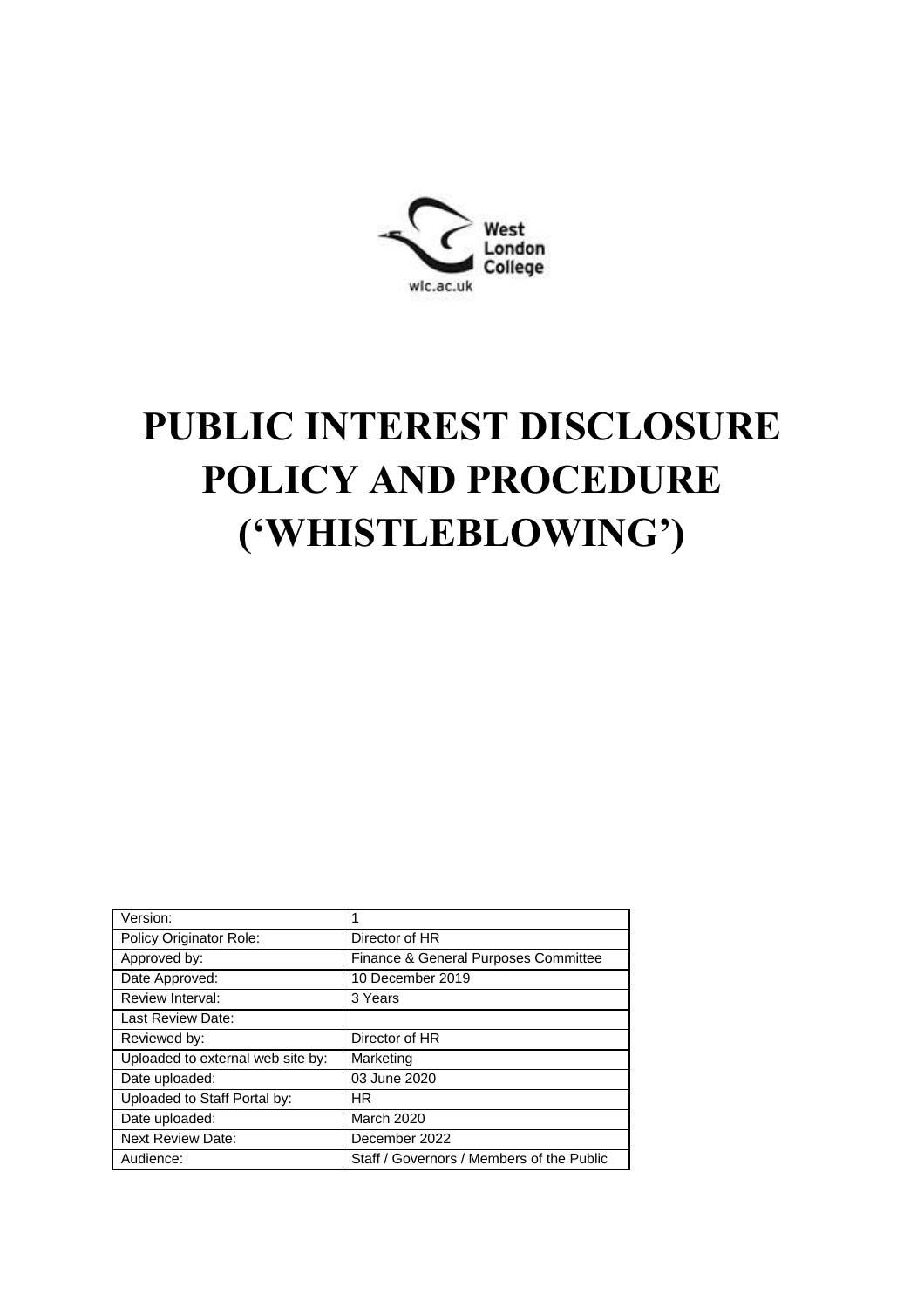| <b>Document</b>                                | <b>Part of College Strategy</b>                                                                                                                                                                                                                                                                                                                                                                                                                                                                                                                                                                                                                                                                                                                                                   |
|------------------------------------------------|-----------------------------------------------------------------------------------------------------------------------------------------------------------------------------------------------------------------------------------------------------------------------------------------------------------------------------------------------------------------------------------------------------------------------------------------------------------------------------------------------------------------------------------------------------------------------------------------------------------------------------------------------------------------------------------------------------------------------------------------------------------------------------------|
| Policy owner:                                  | <b>HR</b> Director                                                                                                                                                                                                                                                                                                                                                                                                                                                                                                                                                                                                                                                                                                                                                                |
| Review date                                    | December 2019                                                                                                                                                                                                                                                                                                                                                                                                                                                                                                                                                                                                                                                                                                                                                                     |
| Objectives in line<br>with West London<br>Way: | To provide support in improvement of quality of curriculum in line with college<br>$\bullet$<br>KPIs and agreed external frameworks, such as Ofsted CIF and NART<br>Support excellence to identify and address aspects we need to improve to<br>reach & maintain excellent<br>To support <b>ambitions</b> to improve our approaches<br>$\bullet$<br>To focus on the process of support, performance review and the planning of<br>interventions to raise standards<br>To support an <b>inclusive</b> approach by identifying and enable the sharing of<br>$\bullet$<br>good practice across teams and individuals to improve performance<br>To maintain the <b>integrity</b> of judgements and support for improvement in<br>$\bullet$<br>raising standards or withdrawal courses |
| Applies to:                                    | All staff including Evolve Ltd staff                                                                                                                                                                                                                                                                                                                                                                                                                                                                                                                                                                                                                                                                                                                                              |
| Monitoring and<br>evaluation:                  | It will be the responsibility of the HR Director to monitor the effectiveness of this<br>policy by:                                                                                                                                                                                                                                                                                                                                                                                                                                                                                                                                                                                                                                                                               |
|                                                | i.<br>assessing the nature and frequency of complaints or cases and<br>identifying any patterns which need to be addressed<br>ii.<br>monitoring individual complaints or cases to ensure that they are<br>effectively resolved and that no victimisation occurs<br>As part of the process, the HR Director will consult with the trade unions on                                                                                                                                                                                                                                                                                                                                                                                                                                  |
|                                                | changes to this policy and procedures.                                                                                                                                                                                                                                                                                                                                                                                                                                                                                                                                                                                                                                                                                                                                            |
|                                                | While this policy is to be followed by all employees of the College, it does not form<br>part of an employee's contract of employment.                                                                                                                                                                                                                                                                                                                                                                                                                                                                                                                                                                                                                                            |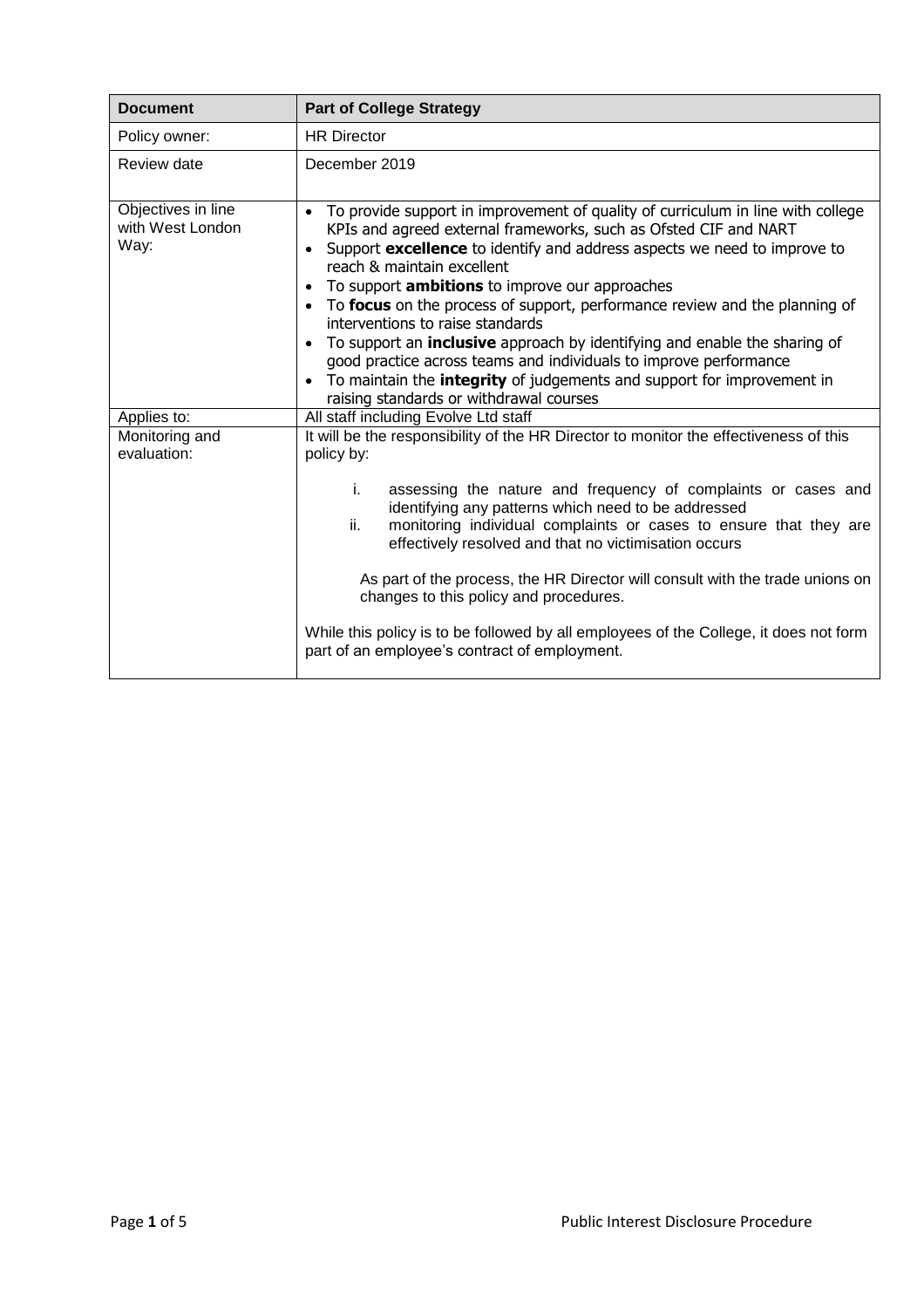### **Introduction**

- 1.1 Ealing Hammersmith & West London College is committed to operating in an ethical and principled way. The aim of this policy and procedure is to provide employees and workers (referred to as 'workers' in this policy) with a means for raising genuine concerns, the examples of these are listed under Specific Subject Matter in Section 4.1.
- 1.2 The College encourages workers to raise genuine concerns at the earliest practicable stage. This policy and procedure is intended to provide safeguards to enable members of staff to raise concerns with the College.
- 1.3 This policy and procedure also aims to encourage workers to raise genuine concerns through internal College procedures without fear of them being subject to a detriment. The law allows workers to raise such concerns externally and this policy provides information about how this can be done.
- 1.4 A failure to raise a concern under this procedure may result in a disclosure losing its protected status under the law.
- 1.5 This policy and procedure also seeks to balance the need to allow a culture of openness against the need to protect other workers against vexatious allegations or allegations which are made in bad faith.
- 1.6 The principles of openness and accountability which underpin legislation protecting whistleblowers are reflected in this policy and procedure. The College is also committed to ensuring compliance with the Bribery Act 2010.
- 1.7 This policy and procedure is designed for the use of workers at the College.

### **2. Who this policy and procedure applies to**

- 2.1 This policy applies to all employees of the College, including apprentices; and
- 2.2 Workers which includes any casual workers; home-based casual workers; and employees of subcontractors; and
- 2.3 Agency workers engaged by the College.
- 2.4 Workers might be unsure whether it is appropriate to raise their concern under this policy and procedure or whether it is a personal grievance, which is more appropriate to raise under the College's grievance procedure. Any worker in this situation is encouraged to approach the Director of Human Resources in confidence for advice.

#### **3. Protected disclosures**

- 3.1 The law protects workers who, out of a sense of public duty, want to make a Public Interest Disclosure as listed in Section 4.1.
- 3.2 The law allows workers to raise what it defines as a 'protected disclosure'. In order to be a protected disclosure, a disclosure must relate to a specific subject matter (See Section 4 below) and the disclosure must also be made in an appropriate way (See Section 5). A 'protected disclosure' must, in the reasonable belief of the worker making it, also be made in the public interest. A protected disclosure must consist of information and not just an allegation of malpractice.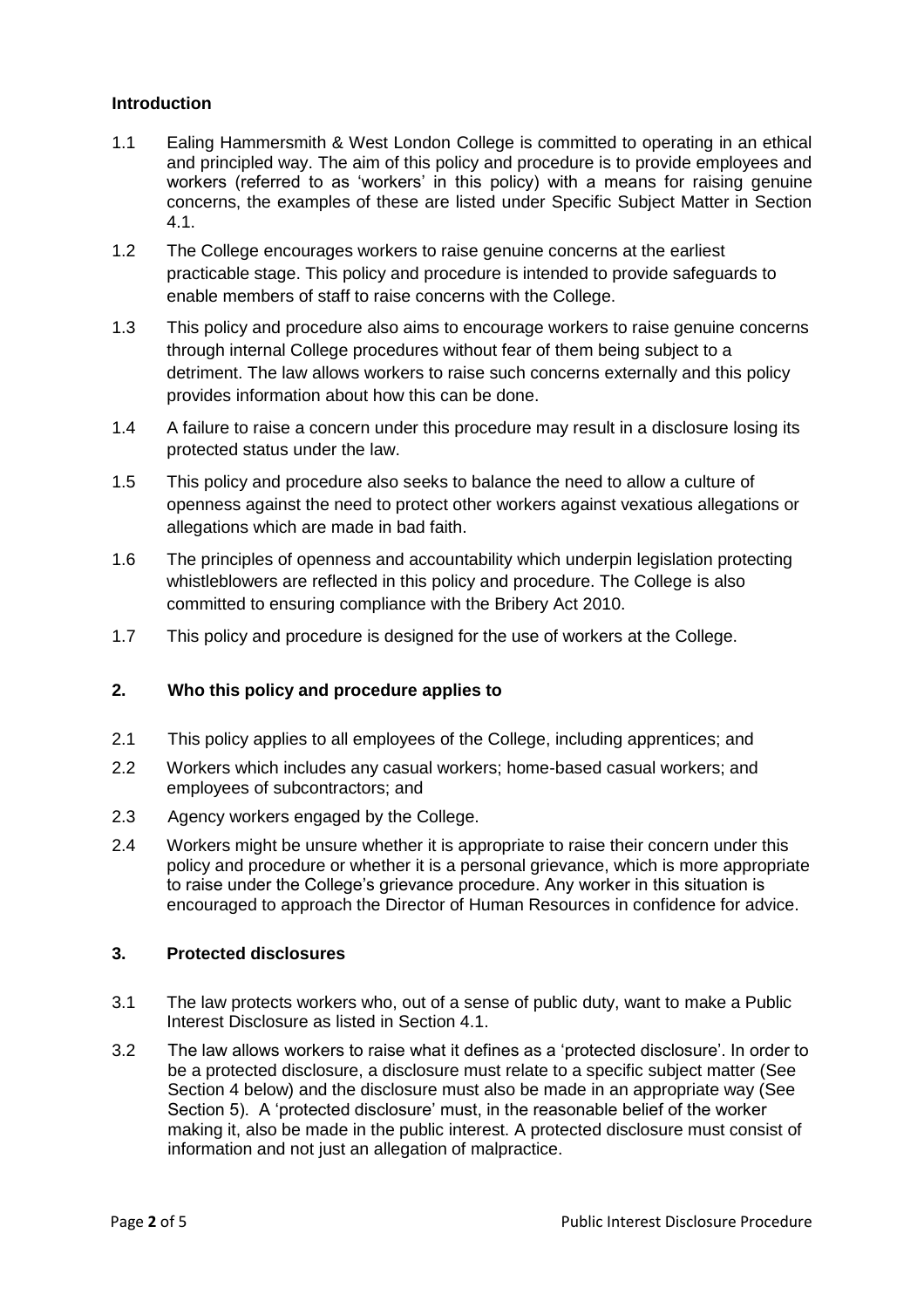## **4. Specific Subject Matter**

- 4.1 If, in the course of employment, a worker becomes aware of information which they reasonably believe tends to show one or more of the following, they must use this policy and procedure:
	- a. That a criminal offence has been committed, is being committed or is likely to be committed;
	- b. That an individual has failed, is failing or is likely to fail to comply with any legal obligation to which they are subject;
	- c. That a miscarriage of justice has occurred, is occurring, or is likely to occur.
	- d. That the health or safety of any individual has been, is being, or is likely to be, endangered.
	- e. That the environment, has been, is being, or is likely to be, damaged.
	- f. That information tending to show any of the above, is being, or is likely to be, deliberately concealed.

## **5. Procedure for making a disclosure**

- 5.1 Information which a worker reasonably believes tends to show one or more of the definitions given in Section 4 should promptly be disclosed to their line manager so that any appropriate investigations can take place.
- 5.2 If it is inappropriate to make such a disclosure to their line manager, a worker can raise the issue with their Director or the Director of HR*.*
- 5.3 If the disclosure relates to a member of the Senior Management Team, a worker can raise the issue with the Clerk of the Corporation or the Director of HR.
- 5.4 In the event that the disclosure relates to the Principal and Chief Executive or the Clerk of the Corporation, a worker can raise the issue with the Chair of the Board of Governors*.*
- 5.5 Workers are encouraged to identify themselves when making a disclosure. If an anonymous disclosure is made, the College will not be in a position to notify the individual making the disclosure of the outcome of action taken by the College. Anonymity also means that the College will have difficulty in investigating such a concern. The College reserves the right to determine whether to apply this procedure in respect of an anonymised disclosure or if the person making the disclosure does not give permission for their name to be linked with the disclosure in light of the following considerations:
	- a. The seriousness of the issues raised in the disclosure;
	- b. The credibility of the concern; and
	- c. How likely it is that the concern can be confirmed from attributable sources.
- 5.6 When disclosures are made by workers to line managers, Heads of Department or Director, they in turn must notify the Director of HR who will inform the Clerk to the Corporation and the Chief Executive at the earliest opportunity. The Clerk will be responsible for notifying the Chair of the Corporation and the CEO where appropriate.
- 5.7 For further guidance in relation to this policy and procedure, or concerning the use of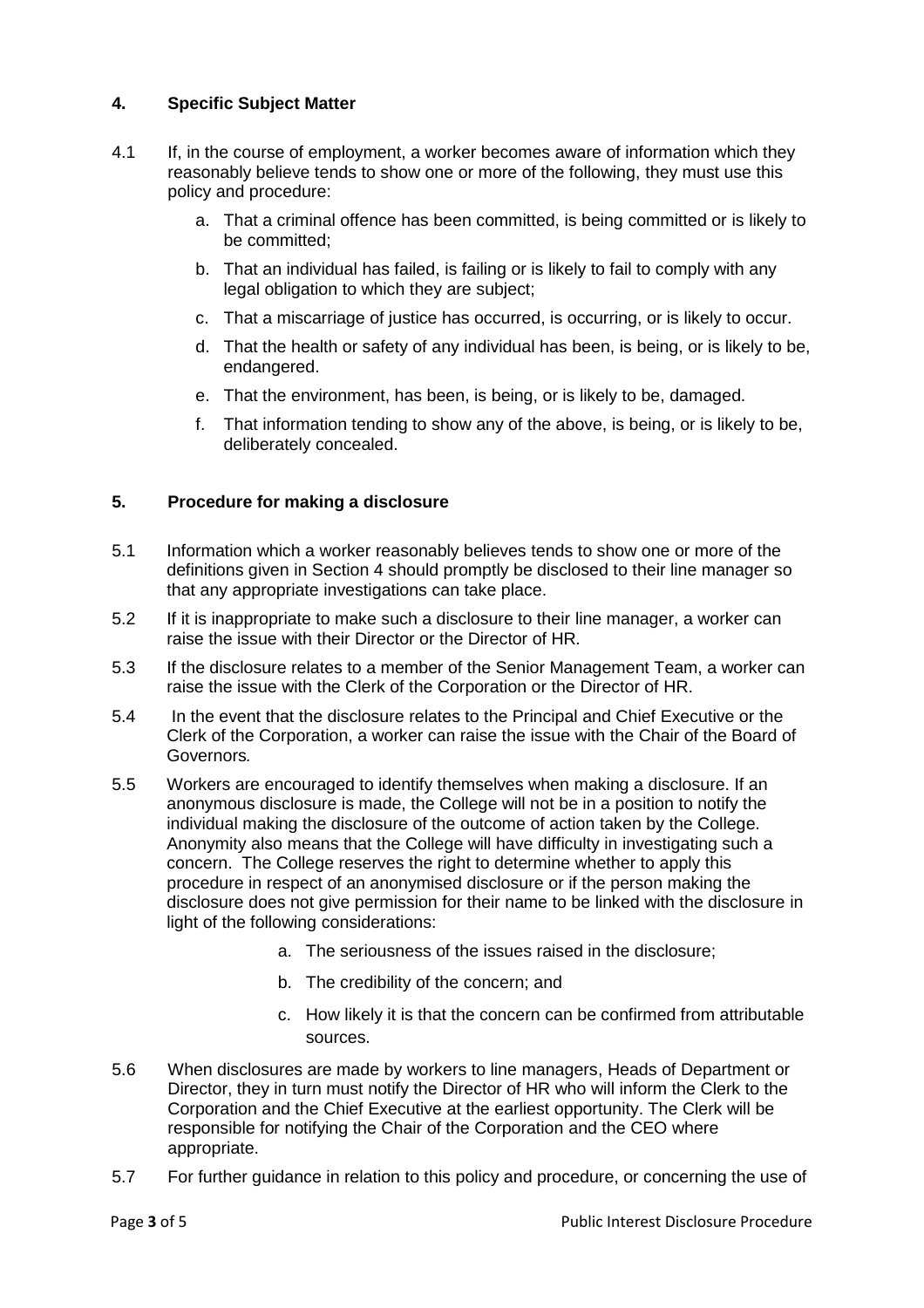the disclosure procedure generally, employees should speak in confidence to the Director of HR or Clerk to the Corporation.

### **6. Procedure for investigation of a disclosure**

- 6.1 When a worker makes a disclosure, its receipt will be acknowledged in writing within 5 working days, by the Clerk to the Governors or the Director of HR who should both be advised of the disclosure immediately.
- 6.2 Within 10 working days of receipt of the disclosure, the College will determine whether it is a qualifying disclosure. If the College considers that the disclosure does not warrant further action, the worker will be notified in writing of the reasons for the College's decision and advised that no further action will be taken by the College under this policy and procedure. Considerations to be taken into account when making this determination include the following:
	- a. If the matter alleged does not qualify as a Disclosure under the legislation; or
	- b. If the College is satisfied that a worker does not have a reasonable belief that suspected malpractice is occurring; or
	- c. If the matter is already the subject of legal proceedings or appropriate action by an external body; or
	- d. If the matter is already subject to another, appropriate College procedure.
- 6.3 When a worker makes a disclosure which has sufficient substance or merit warranting further action, the College will take the action it deems appropriate (including action under any other applicable College policy or procedure) within 10 working days.
- 6.4 Possible actions could include internal investigation; referral to the College's auditors; or referral to relevant external bodies such as the police, OFSTED, Health and Safety Executive or the Information Commissioner's Office. The Corporation's Audit Committee may also be notified.
- 6.5 If appropriate, any internal investigation would be conducted by a manager of the College without any direct association with the individual or Department to whom the disclosure relates, and at Head of Department level or above. If appropriate, an external investigator may be appointed by the College.
- 6.6 Unnecessary delays in taking action under 6.3 will be avoided. However, it should be noted that different types of concern will require varying times to investigate and therefore a degree of flexibility around timescales should be expected.
- 6.7 Any recommendations for further action made by the College will be addressed to the Principal or Chair of the College's Board of Governors as appropriate in the circumstances. The recipient will take all steps within their power to ensure the recommendations are implemented unless there are good reasons for not doing so.
- 6.8 The worker making the disclosure will be notified of the outcome of any action taken by the College under this policy and procedure within a reasonable period of time.
- 6.9 If the worker is not satisfied that their concern has been appropriately addressed, they can appeal against the outcome by raising the issue with the Principal and Chief Executive within 10 working days. The Principal and Chief Executive will make a final decision on action to be taken and notify the worker making the disclosure.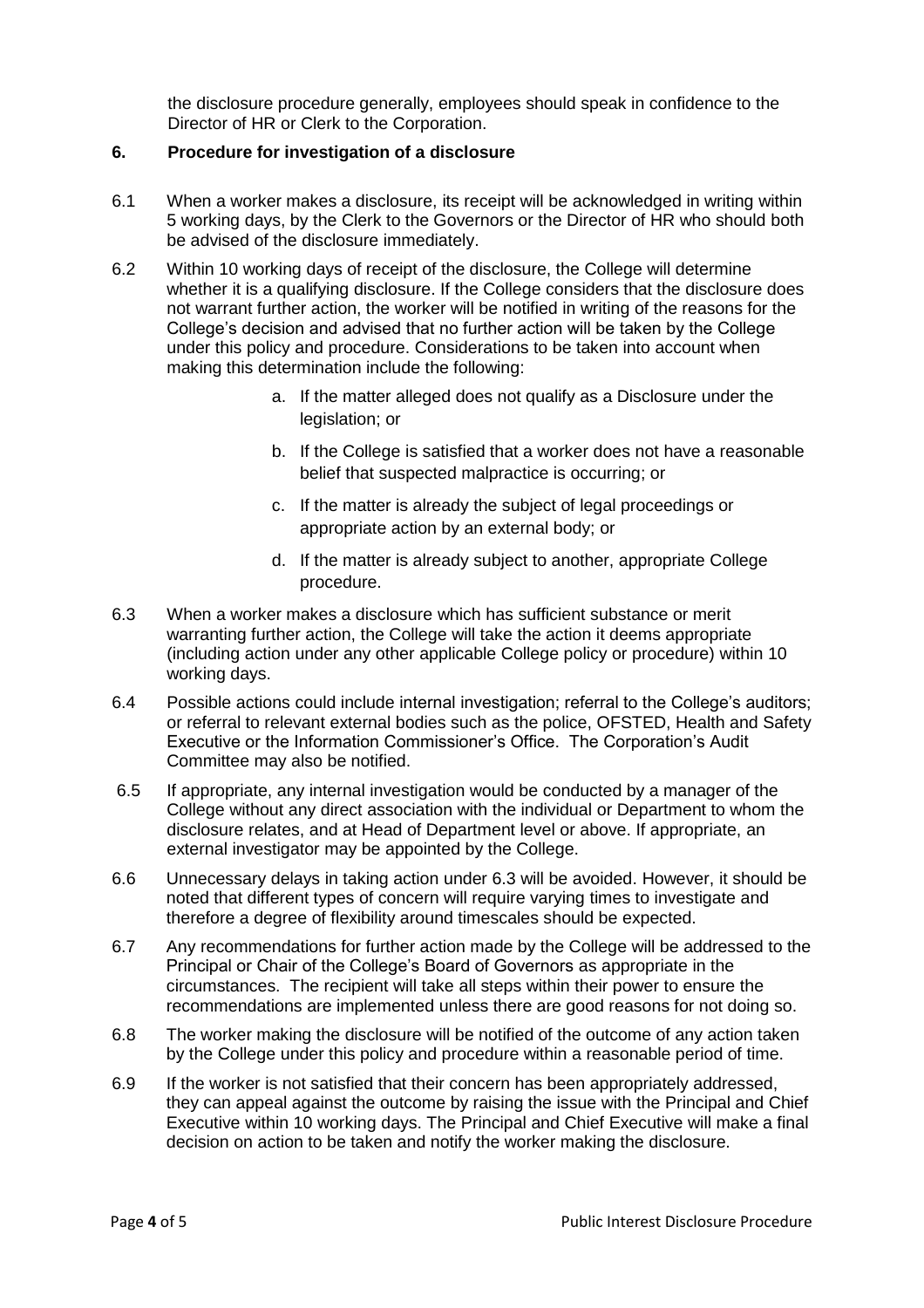- 6.10 Where the disclosure relates to the Principal and Chief Executive or the Clerk of the Corporation, any appeal should be to the Chair of the Corporation.
- 6.11 All communications with the worker making the disclosure should be in writing and sent to the worker's home address rather than through the College's internal mail. If investigations into the concern are prolonged, the College should keep the worker concerned updated as to the progress of the investigation and an estimated timeframe for its conclusion.

### **7. Safeguards for workers making a disclosure**

- 7.1 A worker making a disclosure under this procedure can expect their concern to be treated confidentially by the College and, where applicable, their name will not be disclosed to anyone implicated in the suspected wrongdoing, without their prior knowledge.
- 7.2 In order to investigate the disclosure it may be necessary to disclose the name of the person who has made the allegation to those who are being investigated. If permission is withheld this may be a reason to review further proceedings (see Paragraph 5.5).
- 7.3 If for confidentiality reasons the worker requests that their concern is raised verbally, the College will allow the worker to do so.
- 7.4 The College will take all reasonable steps to ensure that any report of recommendations, or other relevant documentation, produced by the College does not identify the worker making the disclosure without their written consent, or unless the College is legally obliged to do so, or for the purposes of seeking legal advice.
- 7.5 No formal disciplinary action will be taken against a worker on the grounds of making a disclosure made under this policy or procedure. This does not prevent the College from bringing disciplinary action against a worker where the College has grounds to believe that a disclosure was made maliciously, vexatiously, or in bad faith or where a disclosure is made external to the College without reasonable grounds.
- 7.6 A worker will not suffer dismissal or any detrimental action or omission of any type (including informal pressure or any form of victimisation) by the College for making a disclosure in accordance with this policy and procedure. Equally, where a worker is threatened, bullied, pressurised or victimised by a colleague for making a disclosure, disciplinary action will be taken by the College against the colleague in question.

### **8. Disclosure to external bodies**

- 8.1 This policy and procedure has been implemented to allow workers to raise disclosures internally within the College. A worker has the right to make a disclosure outside of the College where there are reasonable grounds to do so and in accordance with the law.
- 8.2 Workers may make a disclosure to an appropriate external body prescribed by the law. This list of 'prescribed' organisations and bodies can be found in information on [the GOV.UK website.](https://www.gov.uk/government/uploads/system/uploads/attachment_data/file/183340/11-641-blowing-the-whistle-to-a-prescribed-person.pdf)
- 8.3 Workers can also make disclosures on a confidential basis to a practising solicitor or barrister.
- 8.4 If a worker seeks advice outside of the College, they must be careful not to breach any confidentiality obligations or damage the College's reputation in so doing.